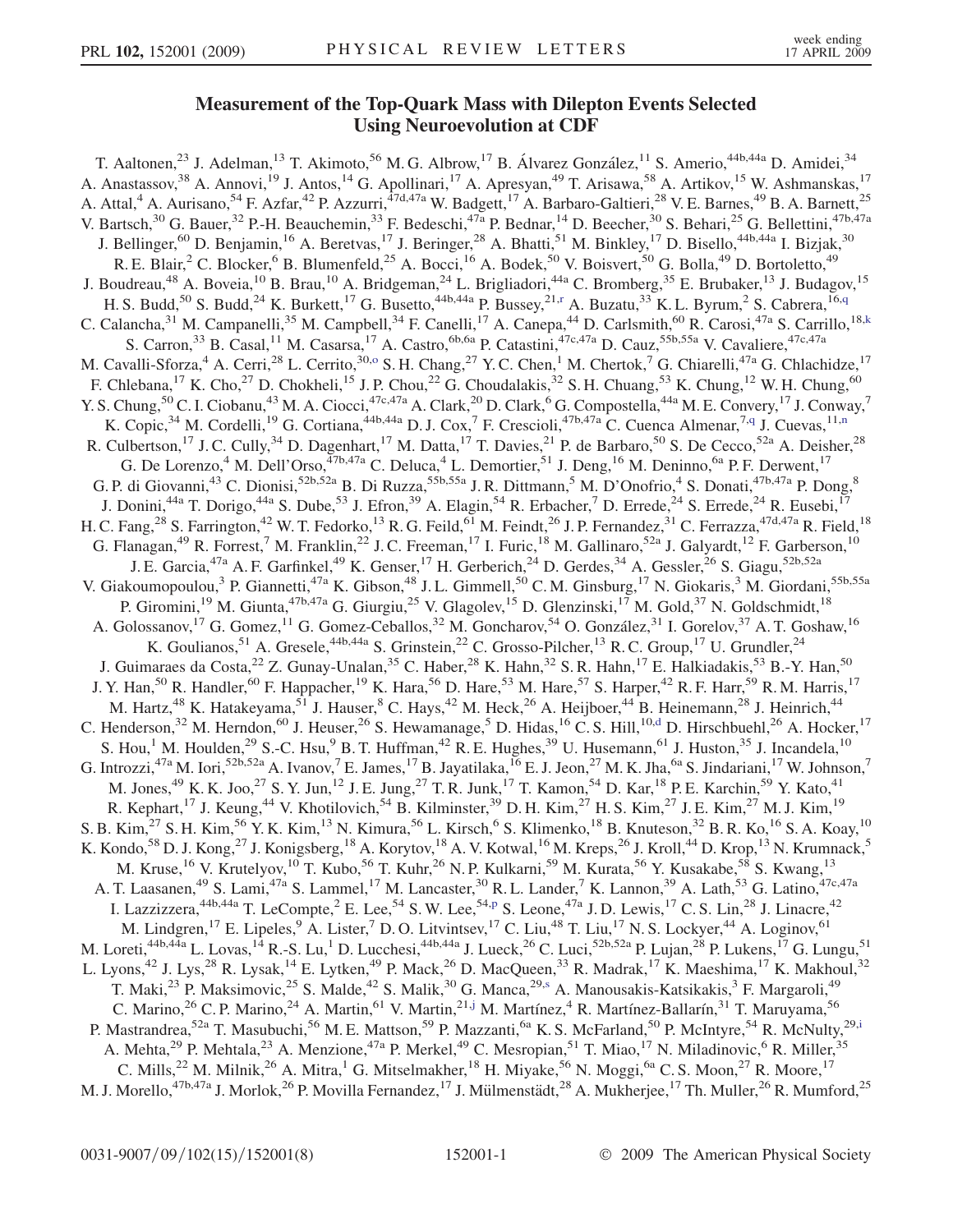P. Murat,<sup>17</sup> M. Mussini,<sup>6b,6a</sup> J. Nachtman,<sup>17</sup> Y. Nagai,<sup>56</sup> A. Nagano,<sup>56</sup> J. Naganoma,<sup>58</sup> K. Nakamura,<sup>56</sup> I. Nakano,<sup>40</sup> A. Napier,<sup>57</sup> V. Necula,<sup>16</sup> C. Neu,<sup>44</sup> M. S. Neubauer,<sup>24</sup> J. Nielsen,<sup>28[,f](#page-6-0)</sup> L. Nodulman,<sup>2</sup> M. Norman,<sup>9</sup> O. Norniella,<sup>24</sup> E. Nurse,<sup>30</sup> L. Oakes,<sup>42</sup> S. H. Oh,<sup>16</sup> Y. D. Oh,<sup>27</sup> I. Oksuzian,<sup>18</sup> T. Okusawa,<sup>41</sup> R. Orava,<sup>23</sup> K. Osterberg,<sup>23</sup> S. Pagan Griso,<sup>44b,44a</sup> C. Pagliarone,<sup>47a</sup> E. Palencia,<sup>17</sup> V. Papadimitriou,<sup>17</sup> A. Papaikonomou,<sup>26</sup> A. A. Paramonov,<sup>13</sup> B. Parks,<sup>39</sup> S. Pashapour,<sup>33</sup> J. Patrick,<sup>17</sup> G. Pauletta,<sup>55b,55a</sup> M. Paulini,<sup>12</sup> C. Paus,<sup>32</sup> D. E. Pellett,<sup>7</sup> A. Penzo,<sup>55a</sup> T. J. Phillips,<sup>16</sup> G. Piacentino,<sup>47a</sup> E. Pianori,<sup>44</sup> L. Pinera,<sup>18</sup> K. Pitts,<sup>24</sup> C. Plager,<sup>8</sup> L. Pondrom,<sup>60</sup> O. Poukhov,<sup>15[,a](#page-6-0)</sup> N. Pounder,<sup>42</sup> F. Prakoshyn,<sup>15</sup> A. Pronko,<sup>17</sup> J. Proudfoot,<sup>2</sup> F. Ptohos,<sup>17[,h](#page-6-0)</sup> E. Pueschel,<sup>12</sup> G. Punzi,<sup>47b,47a</sup> J. Pursley,<sup>60</sup> J. Ra[d](#page-6-0)emacker,<sup>42,d</sup> A. Rahaman,<sup>48</sup> V. Ramakrishnan,<sup>60</sup> N. Ranjan,<sup>49</sup> I. Redondo,<sup>31</sup> B. Reisert,<sup>17</sup> V. Rekovic,<sup>37</sup> P. Renton,<sup>42</sup> M. Rescigno,<sup>52a</sup> S. Richter,<sup>26</sup> F. Rimondi,<sup>6b,6a</sup> L. Ristori,<sup>47a</sup> A. Robson,<sup>21</sup> T. Rodrigo,<sup>11</sup> T. Rodriguez,<sup>44</sup> E. Rogers,<sup>24</sup> S. Rolli,<sup>57</sup> R. Roser,<sup>17</sup> M. Rossi,<sup>55a</sup> R. Rossin,<sup>10</sup> P. Roy,<sup>33</sup> A. Ruiz,<sup>11</sup> J. Russ,<sup>12</sup> V. Rusu,<sup>17</sup> H. Saarikko,<sup>23</sup> A. Safonov,<sup>54</sup> W. K. Sakumoto,<sup>50</sup> O. Saltó,<sup>4</sup> L. Santi,<sup>55b,55a</sup> S. Sarkar,<sup>52b,52a</sup> L. Sartori,<sup>47a</sup> K. Sato,<sup>17</sup> A. Savoy-Navarro,<sup>43</sup> T. Scheidle,<sup>26</sup> P. Schlabach,<sup>17</sup> A. Schmidt,<sup>26</sup> E. E. Schmidt,<sup>17</sup> M. A. Schmidt,<sup>13</sup> M. P. Schmidt,<sup>61[,a](#page-6-0)</sup> M. Schmitt,<sup>38</sup> T. Schwarz,<sup>7</sup> L. Scodellaro,<sup>11</sup> A. L. Scott,<sup>10</sup> A. Scribano,<sup>47c,47a</sup> F. Scuri,<sup>47a</sup> A. Sedov,<sup>49</sup> S. Seidel,<sup>37</sup> Y. Seiya,<sup>41</sup> A. Semenov,<sup>15</sup> L. Sexton-Kennedy,<sup>17</sup> A. Sfyrla,<sup>20</sup> S. Z. Shalhout,<sup>59</sup> T. Shears,<sup>29</sup> R. Shekhar,<sup>16</sup> P. F. Shepard,<sup>48</sup> D. Sherman,<sup>22</sup> M. Shimojima,<sup>56[,m](#page-6-0)</sup> S. Shiraishi,<sup>13</sup> M. Shochet,<sup>13</sup> Y. Shon,<sup>60</sup> I. Shreyber,<sup>36</sup> A. Sidoti,<sup>47a</sup> P. Sinervo,<sup>33</sup> A. Sisakyan,<sup>15</sup> A. J. Slaughter,<sup>17</sup> J. Slaunwhite,<sup>39</sup> K. Sliwa,<sup>57</sup> J. R. Smith,<sup>7</sup> F. D. Snider,<sup>17</sup> R. Snihur,<sup>33</sup> A. Soha,<sup>7</sup> S. Somalwar,<sup>53</sup> V. Sorin,<sup>35</sup> J. Spalding,<sup>17</sup> T. Spreitzer,<sup>33</sup> P. Squillacioti,<sup>47c,47a</sup> M. Stanitzki,<sup>61</sup> R. St.Denis,<sup>21</sup> B. Stelzer,<sup>8</sup> O. Stelzer-Chilton,<sup>42</sup> D. Stentz,<sup>38</sup> J. Strologas,<sup>37</sup> D. Stuart,<sup>10</sup> J. S. Suh,<sup>27</sup> A. Sukhanov,<sup>18</sup> I. Suslov,<sup>15</sup> T. Suzuki,<sup>56</sup> A. Taffard,<sup>24[,e](#page-6-0)</sup> R. Takashima,<sup>40</sup> Y. Takeuchi,<sup>56</sup> R. Tanaka,<sup>40</sup> M. Tecchio,<sup>34</sup> P. K. Teng,<sup>1</sup> K. Terashi,<sup>51</sup> J. Thom,<sup>17[,g](#page-6-0)</sup> A. S. Thompson,<sup>21</sup> G. A. Thompson,<sup>24</sup> E. Thomson,<sup>44</sup> P. Tipton,<sup>61</sup> V. Tiwari,<sup>12</sup> S. Tkaczyk,<sup>17</sup> D. Toback,<sup>54</sup> S. Tokar,<sup>14</sup> K. Tollefson,<sup>35</sup> T. Tomura,<sup>56</sup> D. Tonelli,<sup>17</sup> S. Torre,<sup>19</sup> D. Torretta,<sup>17</sup> P. Totaro,<sup>55b,55a</sup> S. Tourneur,<sup>43</sup> Y. Tu,<sup>44</sup> N. Turini,<sup>47c,47a</sup> F. Ukegawa,<sup>56</sup> S. Vallecorsa,<sup>20</sup> N. van Remortel,<sup>23,[b](#page-6-0)</sup> A. Varganov,<sup>34</sup> E. Vataga,<sup>47d,47a</sup> F. Vázquez,<sup>18[,k](#page-6-0)</sup> G. Velev,<sup>17</sup> C. Vellidis,<sup>3</sup> V. Veszpremi,<sup>49</sup> M. Vidal,<sup>31</sup> R. Vidal,<su[p](#page-6-0)>17</sup> I. Vila,<sup>11</sup> R. Vilar,<sup>11</sup> T. Vine,<sup>30</sup> M. Vogel,<sup>37</sup> I. Volobouev,<sup>28,p</sup> G. Volpi,<sup>47b,47a</sup> F. Würthwein,<sup>9</sup> P. Wagner,<sup>2</sup> R. G. Wagner,<sup>2</sup> R. L. Wagner,<sup>17</sup> J. Wagner-Kuhr,<sup>26</sup> W. Wagner,<sup>26</sup> T. Wakisaka,<sup>41</sup> R. Wallny,<sup>8</sup> S. M. Wang,<sup>1</sup> A. Warburton,<sup>33</sup> D. Waters,<sup>30</sup> M. Weinberger,<sup>54</sup> W. C. Wester III,<sup>17</sup> B. Whitehouse,<sup>57</sup> D. Whiteson,<sup>44[,e](#page-6-0)</sup> S. Whi[t](#page-6-0)eson,<sup>16,t</sup> A. B. Wicklund,<sup>2</sup> E. Wicklund,<sup>17</sup> G. Williams,<sup>33</sup> H. H. Williams,<sup>44</sup> P. Wilson,<sup>17</sup> B. L. Winer,<sup>39</sup> P. Wittich,<sup>17,[g](#page-6-0)</sup> S. Wolbers,<sup>17</sup> C. Wolfe,<sup>13</sup> T. Wright,<sup>34</sup> X. Wu,<sup>20</sup> S.M. Wynne,<sup>29</sup> S. Xie,<sup>32</sup> A. Yagil,<sup>9</sup> K. Yamamoto,<sup>41</sup> J. Yamaoka,<sup>53</sup> U.K. Yang,<sup>13,1</sup> Y.C. Yang,<sup>27</sup> W. M. Yao,<sup>28</sup> G. P. Yeh,<sup>17</sup> J. Yoh,<sup>17</sup> K. Yorita,<sup>13</sup> T. Yoshida,<sup>41</sup> G. B. Yu,<sup>50</sup> I. Yu,<sup>27</sup> S. S. Yu,<sup>17</sup> J. C. Yun,<sup>17</sup> L. Zanello,<sup>52b,52a</sup> A. Zanetti,<sup>55a</sup> I. Zaw,<sup>22</sup> X. Zhang,<sup>24</sup> Y. Zheng,<sup>8,[c](#page-6-0)</sup> and S. Zucchelli<sup>6b,6a</sup>

(CDF Collaboration)

<sup>1</sup>Institute of Physics, Academia Sinica, Taipei, Taiwan 11529, Republic of China<br><sup>2</sup>Argonna National Laboratory, Argonna Illinois 60430, USA

 $A$ rgonne National Laboratory, Argonne, Illinois 60439, USA<br> $3$ University of Athens, 157 71 Athens, Greece

<sup>5</sup> University of Athens, 157 71 Athens, Greece  $\frac{3}{4}$  University of Athens, 157 71 Athens, Greece

Institut de Fisica d'Altes Energies, Universitat Autonoma de Barcelona, E-08193, Bellaterra (Barcelona), Spain <sup>5</sup>

 $^{5}$ Baylor University, Waco, Texas 76798, USA<br><sup>6a</sup>Istituto Nazionale di Fisica Nucleare Bologna, I-40127 Bologna, Italy <sup>6b</sup>University of Bologna, I-40127 Bologna, Italy

 ${}^{6}$ Brandeis University, Waltham, Massachusetts 02254, USA

 $^7$ University of California, Davis, Davis, California 95616, USA

 $^{8}$ University of California, Los Angeles, Los Angeles, California 90024, USA  $^{9}$ University of California, San Diego, La Jolla, California 92093, USA

<sup>9</sup>University of California, San Diego, La Jolla, California 92093, USA<br><sup>10</sup>University of California, Santa Barbara, Santa Barbara, California 93106, USA<br><sup>11</sup>Instituto de Física de Cantabria, CSIC-University of Cantabria,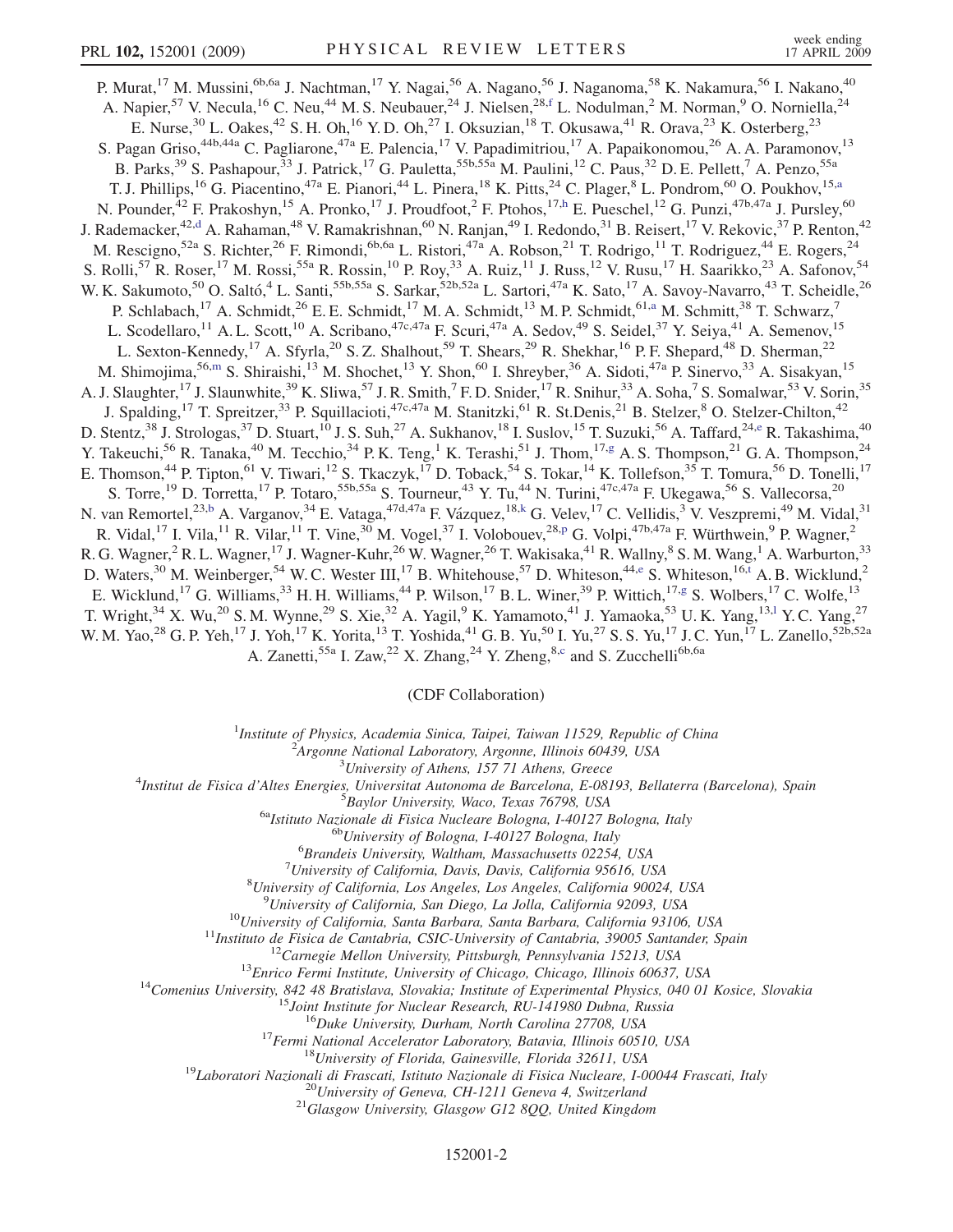<sup>22</sup>Harvard University, Cambridge, Massachusetts 02138<br><sup>23</sup>Division of High Energy Physics, Department of Physics, University of Helsinki and Helsinki Institute of Physics,

FIN-00014, Helsinki, Finland<br><sup>24</sup>University of Illinois, Urbana, Illinois 61801, USA<br><sup>25</sup>The Johns Hopkins University, Baltimore, Maryland 21218, USA<br><sup>26</sup>Institut für Experimentelle Kernphysik, Universität Karlsruhe, 76128

Seoul National University, Seoul 151-742, Korea;

Sungkyunkwan University, Suwon 440-746, Korea;

Korea Institute of Science and Technology Information, Daejeon, 305-806, Korea;

<sup>28</sup>Ernest Orlando Lawrence Berkeley National Laboratory, Berkeley, California 94720, USA<br><sup>29</sup>University of Liverpool, Liverpool L69 7ZE, United Kingdom<br><sup>30</sup>University College London, London WCIE 6BT, United Kingdom<br><sup>31</sup>C

 $33$ Institute of Particle Physics: McGill University, Montreal, Canada H3A 2T8;

and University of Toronto, Toronto, Canada M5S 1A7<br><sup>34</sup>University of Michigan, Ann Arbor, Michigan 48109, USA<br><sup>35</sup>Michigan State University, East Lansing, Michigan 48824, USA<br><sup>36</sup>Institution for Theoretical and Experimenta

<sup>42</sup>University of Oxford, Oxford OX1 3RH, United Kingdom<br><sup>44a</sup>Istituto Nazionale di Fisica Nucleare, Sezione di Padova-Trento, I-35131 Padova, Italy<br><sup>44b</sup>University of Padova, I-35131 Padova, Italy<br><sup>43</sup>LPNHE, Universite P

<sup>47a</sup>Istituto Nazionale di Fisica Nucleare Pisa, I-56127 Pisa, Italy<br><sup>47b</sup>University of Pisa, I-56127 Pisa, Italy<br><sup>47c</sup>University of Siena, I-56127 Pisa, Italy<br><sup>47d</sup>Scuola Normale Superiore, I-56127 Pisa, Italy<br><sup>48</sup>Univer

<sup>50</sup>University of Rochester, Rochester, New York 14627, USA<br><sup>51</sup>The Rockefeller University, New York, New York 10021, USA<br><sup>52a</sup>Istituto Nazionale di Fisica Nucleare, Sezione di Roma 1, I-00185 Roma, Italy<br><sup>52b</sup>Sapienza Un

<sup>55b</sup>University of Trieste/Udine, Italy<br><sup>56</sup>University of Tsukuba, Tsukuba, Ibaraki 305, Japan<br><sup>57</sup>Tufts University, Medford, Massachusetts 02155, USA<br><sup>58</sup>Wayne State University, Detroit, Michigan 48201, USA<br><sup>60</sup>Universit

<sup>61</sup>Yale University, New Haven, Connecticut 06520, USA

(Received 1 August 2008; published 14 April 2009)

We report a measurement of the top-quark mass  $M_t$  in the dilepton decay channel  $t\bar{t} \to bl^{t+} \nu_i^t \bar{b} l^{-} \bar{\nu}_i$ . Events are selected with a neural network which has been directly optimized for statistical precision in top-quark mass using neuroevolution, a technique modeled on biological evolution. The top-quark mass is extracted from per-event probability densities that are formed by the convolution of leading order matrix elements and detector resolution functions. The joint probability is the product of the probability densities from 344 candidate events in 2.0 fb<sup>-1</sup> of  $p\bar{p}$  collisions collected with the CDF II detector, yielding a measurement of  $M_t = 171.2 \pm 2.7$ (stat)  $\pm 2.9$ (syst) GeV/ $c^2$ .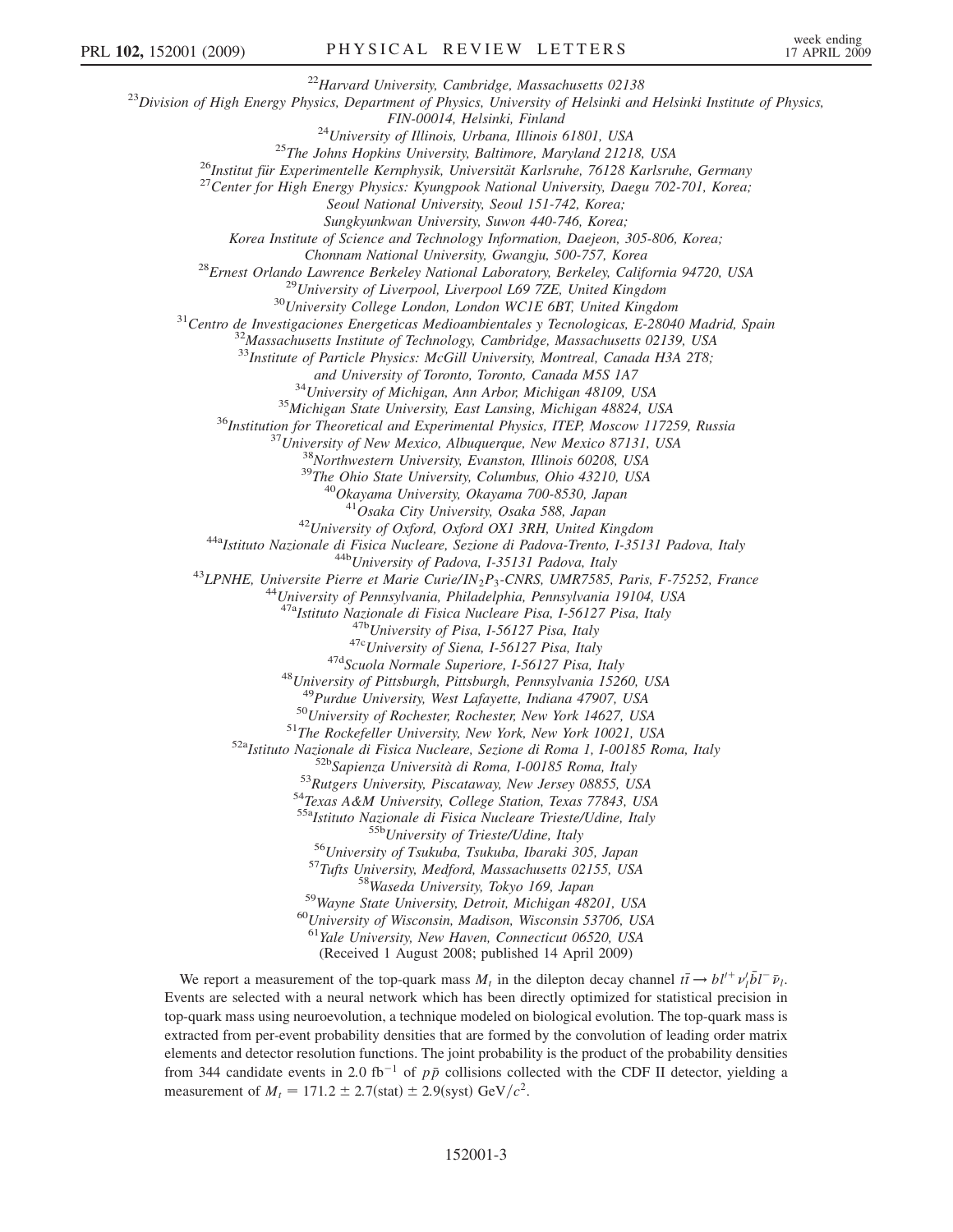Over ten years after the discovery of the top quark, its mass,  $M_t$ , remains a quantity of great interest.  $M_t$ -dependent terms contribute to radiative corrections to precision electroweak observables, thus providing information on the unobserved Higgs boson [1] and other particles in possible extensions to the standard model [2] (SM). Top quarks are produced only at the Fermilab Tevatron, primarily in pairs and decay  $\approx 100\%$  to a W boson and a b quark,  $t\bar{t} \to W^+ b W^- \bar{b}$ , in the SM. The dilenton channel where both W bosons decay to charged dilepton channel, where both W bosons decay to charged leptons (electrons and muons, including leptonic decays of  $\tau$  leptons) and neutrinos, has the smallest branching fraction, but also has the least number of hadronic jets in the final state and hence a smaller sensitivity to their energy calibration. Significant differences in the measurements of  $M_t$  in different decay channels could indicate contributions from sources beyond the SM [3].

Reconstruction of  $M_t$  in the dilepton channel presents unique challenges, as the two neutrinos in the final state result in a kinematically underconstrained system. We utilize a likelihood-based estimator that convolutes leading order SM matrix elements and detector resolution functions and integrates over unmeasured quantities. Prior applications of this method to dilepton events have yielded the most precise measurements of  $M_t$  in this channel [4–6]. These prior measurements utilize event selection criteria that were designed to maximize signal purity for a measurement of the  $t\bar{t}$  production cross section [7]. The selection optimization for precision in  $M$  is happened by the tion optimization for precision in  $M_t$  is hampered by the difficulty of searching the space of arbitrary multivariate selections. Well established multivariate algorithms such as neural networks are typically limited to minimization of a specific metric, such as misclassification error. They are not designed to optimize an event ensemble property, such as the uncertainty on the top-quark mass. In contrast, the technique of neuroevolution [8] combines the parametrization of an abitrary multivariate selection described by a neural network with an evolutionary minimization approach to search for the network weights and topology which optimizes an arbitrary metric. In this Letter, we present a measurement using an improved matrix element analysis technique and an event selection optimized with neuroevolution to minimize the expected statistical uncertainty in the top-quark mass measurement. We utilize  $2.0 \text{ fb}^{-1}$  of data collected between March 2002 and May 2007 with the CDF II detector at the Fermilab Tevatron.

CDF II [9–11] contains a charged particle tracking system consisting of a silicon microstrip tracker and a drift chamber immersed in a 1.4 T magnetic field. Surrounding electromagnetic and hadronic calorimeters measure particle energies. Outside the calorimeters, drift chambers and scintillators detect muons.

## DOI: [10.1103/PhysRevLett.102.152001](http://dx.doi.org/10.1103/PhysRevLett.102.152001) PACS numbers: 14.65.Ha, 12.15.Ff, 13.85.Ni, 13.85.Qk

We use lepton triggers that require an electron or muon with  $p_T > 18$  GeV/c. We define a preselection which satisfies the basic signature of top dilepton decay: two oppositely charged leptons with  $p_T > 20 \text{ GeV}/c$ , two or more jets with  $E_T > 15$  GeV [12] within the region  $|\eta|$  < 2.5,  $\n *E*<sub>T</sub>$  > 20 GeV [13], and dilepton invariant mass  $M_{ll}$  > 10 GeV/ $c^2$ . Suppression of the  $Z \rightarrow ll$  background is performed by the subsequent neural-network selection.

Neuroevolution, an approach modeled on biological evolution, is used to search directly for the optimal neural network. Beginning with a population of 150 networks with random weights, the statistical precision of  $M_t$  is evaluated for each network by performing experiments using the simulated signal and background events which survive a threshold requirement on the network output. The events are simulated using the PYTHIA [14] and ALPGEN [15] generators and a full detector simulation [16]. Poorly performing networks are culled, and the 30 strongest performers are bred together and mutated in successive generations until performance reaches a plateau in a statistically independent pool of events, which occurs after 15 generations. The statistical uncertainty obtained from the best performer in each generation is shown in Fig. [1\(a\)](#page-4-0). In the context of an arbitrary but a priori fixed choice of network threshold, the networks evolve to optimize the selection regardless of the threshold's value. Because we have optimized directly on the final statistical precision rather than some intermediate or approximate figure of merit, the best-performing network is the one which gives the most precise measurement. This approach has been shown to significantly outperform traditional methods in event selection [17]. In particular, we use neuroevolution of augmenting topologies [18], a neuroevolutionary method capable of evolving a network's topology and weights.

Some of the events passing this selection have secondary vertex tags [19], which enhance the b-quark fraction and thus signal purity. We exploit this enhancement by separately fitting events with and without secondary vertex tags, and combining the fits. The predicted number of signal and background events is shown in Table [I.](#page-4-0) Using the optimized selection improves the a priori statistical uncertainty on  $M_t$  over the selection used in previous analyses [6] by 20%. This neural-network selection yields 344 candidate events (Fig. [2\)](#page-4-0). Strikingly, the sample selected by the neural network is expected to be dominated by background events; the resulting measurement is expected to be more precise than previous measurements due to the increase in  $t\bar{t}$  acceptance and the suppression of hackground effects as described below. The distribution background effects as described below. The distribution of expected statistical uncertainty versus signal purity for all evaluated networks can be seen in Fig. [1\(b\)](#page-4-0).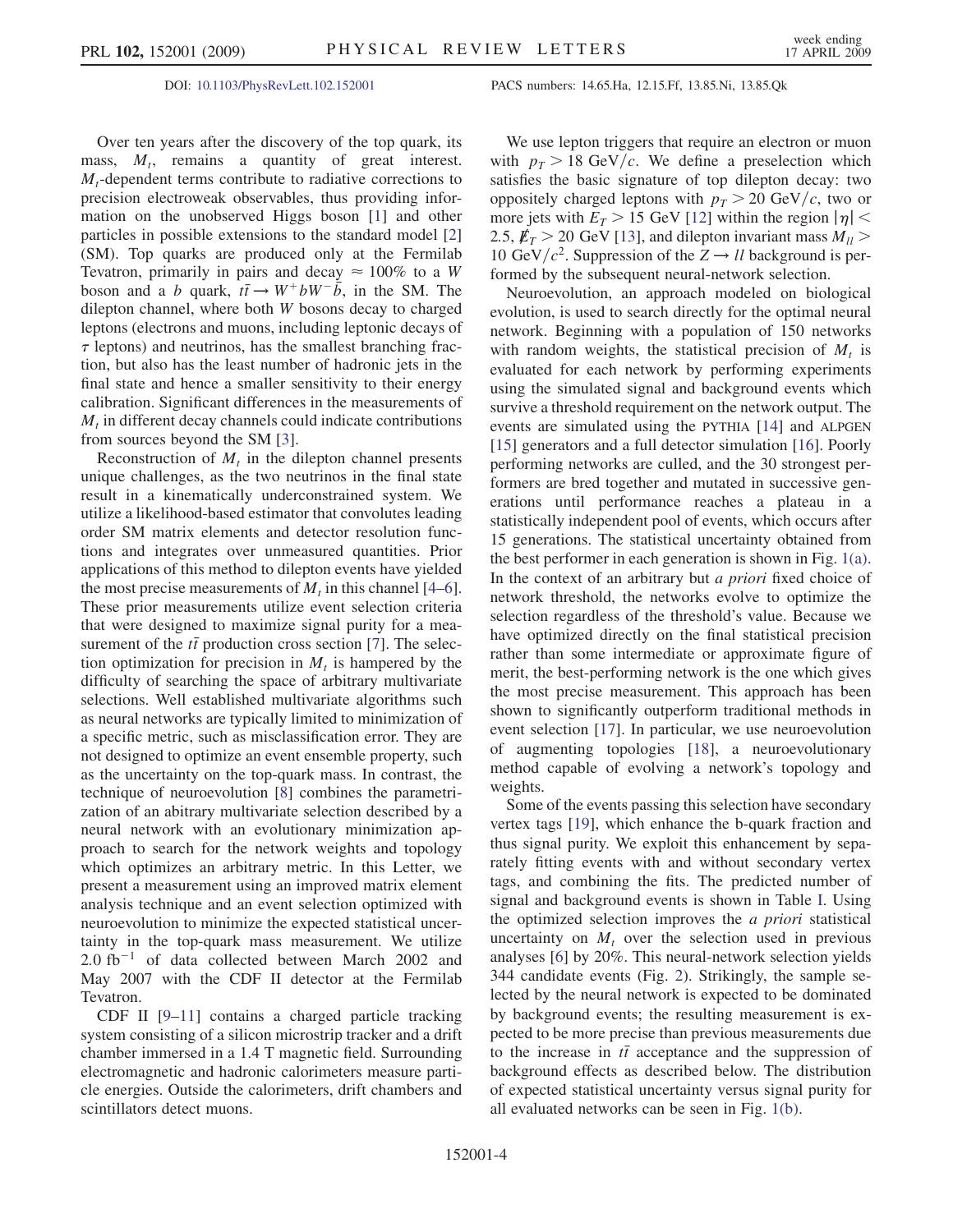<span id="page-4-0"></span>

FIG. 1. (a) Expected statistical uncertainty for the best network in each successive generation of network evaluation. The points show the average performance for each generation; the error bars show the variation due to the randomly generated networks in generation 0. (b) Expected statistical uncertainty on  $M_t$ , versus signal fraction after neural-network selection, for all evaluated networks. The selection [7] used in previous measurements is shown  $(\star)$  for comparison. The arrows show the expected statistical uncertainty and signal fraction corresponding to the network used in the analysis.

We express the probability density for the observed lepton and jet measurements,  $x_i$ , as a function of the topquark mass  $M_t$  as  $P_s(\mathbf{x}_i|M_t)$ . We calculate  $P_s(\mathbf{x}_i|M_t)$  using the theoretical description of the  $t\bar{t}$  production and decay<br>process with respect to  $\mathbf{x} = P(\mathbf{x} | \mathbf{M}) - [1/\sigma(\mathbf{M})] \times$ process with respect to  $\mathbf{x}_i$ ,  $P_s(\mathbf{x}_i|M_t) = [1/\sigma(M_t)] \times [d\sigma(M_t)/d\mathbf{x}_i]$ , where  $\frac{d\sigma}{d\mathbf{x}_i}$  is the differential cross section [20–22] and  $\sigma$  is the total cross section. The term  $1/\sigma(M_t)$ ensures that the probability density satisfies the normalization condition,  $\int d\mathbf{x}_i P_s(\mathbf{x}_i|M_t) = 1$ .

We evaluate  $P_s(\mathbf{x}_i|M_t)$  [6] by integrating over quantities that are not directly measured, such as neutrino momenta and quark energies. The effect of simplifying assumptions is estimated using simulated experiments. We integrate over quark energies using a parametrized detector transfer function [5]  $W(p, j)$ , defined as the probability of measuring jet energy  $j$  given quark energy  $p$ .

We account for backgrounds using their probability densities  $P_{bg_k}(\mathbf{x}_i)$  and form the full per-event probability

$$
P^{n}(\mathbf{x}_{i}|M_{t})=P_{s}(\mathbf{x}_{i}|M_{t})p_{s}^{n}+\sum_{k}P_{\text{bg}_{k}}(\mathbf{x}_{i})p_{\text{bg}_{k}}^{n}.
$$
 (1)

TABLE I. Expected sample composition after neural-network selection for events with and without secondary vertex tags.

| Source                                                                                                                                                                     | $N(0 \text{ tag})$                                                                      | $N(\geq 1$ tag)                                                                     |
|----------------------------------------------------------------------------------------------------------------------------------------------------------------------------|-----------------------------------------------------------------------------------------|-------------------------------------------------------------------------------------|
| $Z \rightarrow ll$<br>$Z \rightarrow ll + c\bar{c}/b\bar{b}$<br>$WW, WZ, ZZ, W\gamma$<br>Misidentified leptons<br>$t\bar{t}$ ( $\sigma$ = 6.7 pb, $M_t$ = 175 GeV/ $c^2$ ) | $116.5 \pm 18.6$<br>$9.3 \pm 1.4$<br>$17.3 \pm 5.9$<br>$29.0 \pm 8.7$<br>$43.8 \pm 4.4$ | $4.1 \pm 1.8$<br>$10.1 \pm 4.0$<br>$0.7 \pm 0.7$<br>$4.5 \pm 1.1$<br>$78.0 \pm 6.2$ |
| Total<br>Observed $(2.0 \text{ fb}^{-1})$                                                                                                                                  | $215.8 \pm 21.9$ $97.5 \pm 7.2$<br>246                                                  | 98                                                                                  |

The functions  $P_{bg_k}(\mathbf{x}_i)$  are calculated using the differential areas section for each background. The proportions  $x^h$  and cross section for each background. The proportions  $p_s^n$  and  $p_{g_k}^n$  depend on whether the event has *n* secondary vertex<br>texts and are obtained from Table I. We synthete hack tags, and are obtained from Table I. We evaluate background probability densities for  $Z/\gamma^* (\rightarrow ee, \mu\mu)$  + jets,  $W + \geq 3$  jets where a jet is misidentified as a lepton, and  $WW + jets$ . Probability densities for smaller backgrounds



FIG. 2. The output of the final network evaluated on the collected data (black triangles), with expected signal and background contributions (stacked solid histograms). The data show events passing the preselection. The evolution of the optimum selection network is performed with an a priori threshold set at 0.5 for candidate selection. Of the 642 preselected events shown, 344 events pass this threshold and constitute the final candidate sample for mass fitting.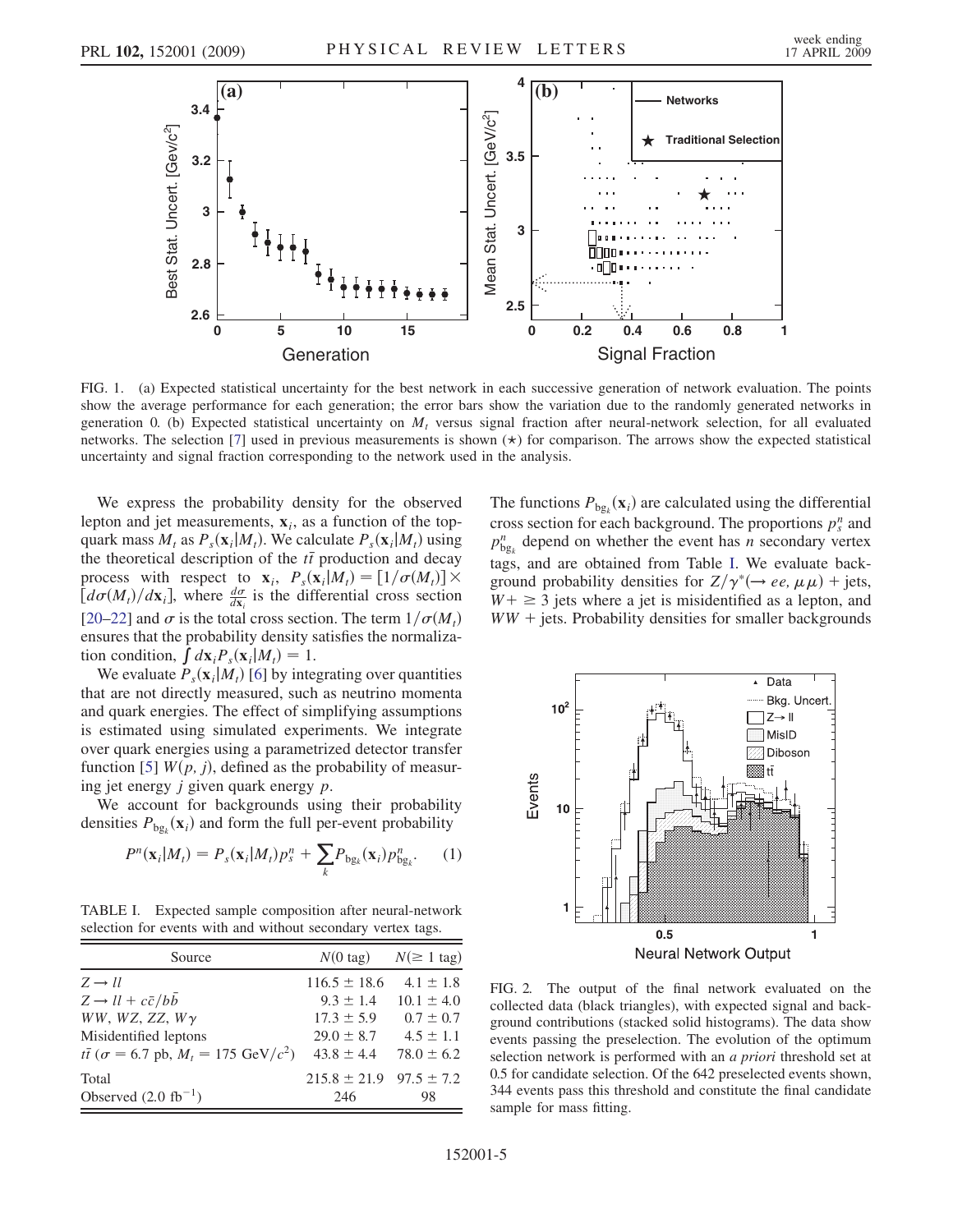<span id="page-5-0"></span>

FIG. 3. (a) Mean measured  $M_t$  in simulated experiments versus top-quark masses. The solid line is a linear fit to the points. (b) Pull widths from simulated experiments versus top-quark masses. The solid line is the average over all points.

(WZ, ZZ,  $W\gamma$ , and  $Z \rightarrow \tau\tau$ ) provide negligible gain in sensitivity and are not modeled.

The posterior joint probability for the sample is the product of the per-event probability densities,

$$
P(\mathbf{x}|M_t) = \left[\prod_{i_0} P^0(\mathbf{x}_{i_0}|M_t)\right] \left[\prod_{i_1} P^{ \geq 1}(\mathbf{x}_{i_1}|M_t)\right] \quad (2)
$$

over all untagged  $(i_0)$  and tagged  $(i_1)$  events. The measured mass  $M_t$  is taken as the mean  $\langle M_t \rangle$  computed using the posterior probability, and the measured statistical uncertainty  $\Delta M_t$  is taken as the standard deviation.<br>The response of our method for simulated

The response of our method for simulated experiments [Fig.  $3(a)$ ] is consistent with a linear dependence on the true top mass. Its slope is less than unity due to the presence of unmodeled background. We derive corrections,  $M_t \rightarrow 175.0 \text{ GeV}/c^2 + (M_t - 171.0 \text{ GeV}/c^2)/0.86$  and the measured quantities in data.  $M_t \rightarrow \Delta M_t/0.86$ , from this response and apply them to e-measured quantities in data

From the pull distribution of our simulated experiments, we find that  $\Delta M_t$  is underestimated [Fig. 3(b)]. This is due<br>to simplifying assumptions made in the probability calcuto simplifying assumptions made in the probability calculations for computational tractability [5]. These assumptions are violated in small, well-understood ways in realistic events. We scale  $\Delta M_t$  by an additional factor,  $S = 1.16$  derived from our simulated experiments. Applying 1:16, derived from our simulated experiments. Applying this method to the 344 candidate events, we measure  $M_t = 171.2 \pm 2.7$ (stat) GeV/ $c^2$ . The posterior probabil-<br>ity is Gaussian within the statistical accuracy of the ity is Gaussian within the statistical accuracy of the Monte Carlo integration.

There are several sources of systematic uncertainty in our measurement, which are summarized in Table II. The single largest source of systematic error comes from the uncertainty in the jet energy scale, which we estimate to be 2.5 GeV/ $c^2$  by varying the scale within its uncertainty [23]. An uncertainty specific to jets resulting from b partons contributes 0.4 GeV/ $c^2$ , while in-time pileup contributes  $0.2 \text{ GeV}/c^2$ . Uncertainty due to the Monte Carlo generator used for  $t\bar{t}$  events is estimated as the difference<br>in  $M$  extracted from DYTHA events and HEDWIC [24] in  $M_t$  extracted from PYTHIA events and HERWIG [24] events and amounts to 0.9 GeV/ $c^2$ . Uncertainties due to parton distribution functions are estimated using different parton distribution function sets (CTEQ5L [25] vs MRST72 [26]), using different values of  $\Lambda_{\text{QCD}}$ , and varying the eigenvectors of the CTEQ6M [25] set; the quadrature sum of the last two (dominant) uncertainties is 0.6 GeV/ $c^2$ . The limited number of background events available for simulated experiments results in an uncertainty on the shape of the background distributions, which yields an uncertainty on  $M_t$  of 0.5 GeV/ $c^2$ . Uncertainty due to imperfect modeling of initial (ISR) and final (FSR) QCD radiation is estimated by varying the amounts of ISR and FSR in simulated events [27] and is estimated to be 0.5 GeV/ $c^2$ . The uncertainty in the mass due to uncertainties in the

TABLE II. Summary of systematic uncertainties on the measured top-quark mass.

| Source                         | Size $(GeV/c^2)$ |
|--------------------------------|------------------|
| Generic jet energy scale       | 2.5              |
| <i>b</i> -jet energy scale     | 0.4              |
| In-time pileup                 | 0.2              |
| Generator                      | 0.9              |
| Parton distribution functions  | 0.6              |
| Background statistics          | 0.5              |
| Radiation                      | 0.5              |
| Response correction            | 0.4              |
| Sample composition uncertainty | 0.3              |
| Background modeling            | 0.2              |
| Lepton energy scale            | 0.1              |
| Total                          | 2.9              |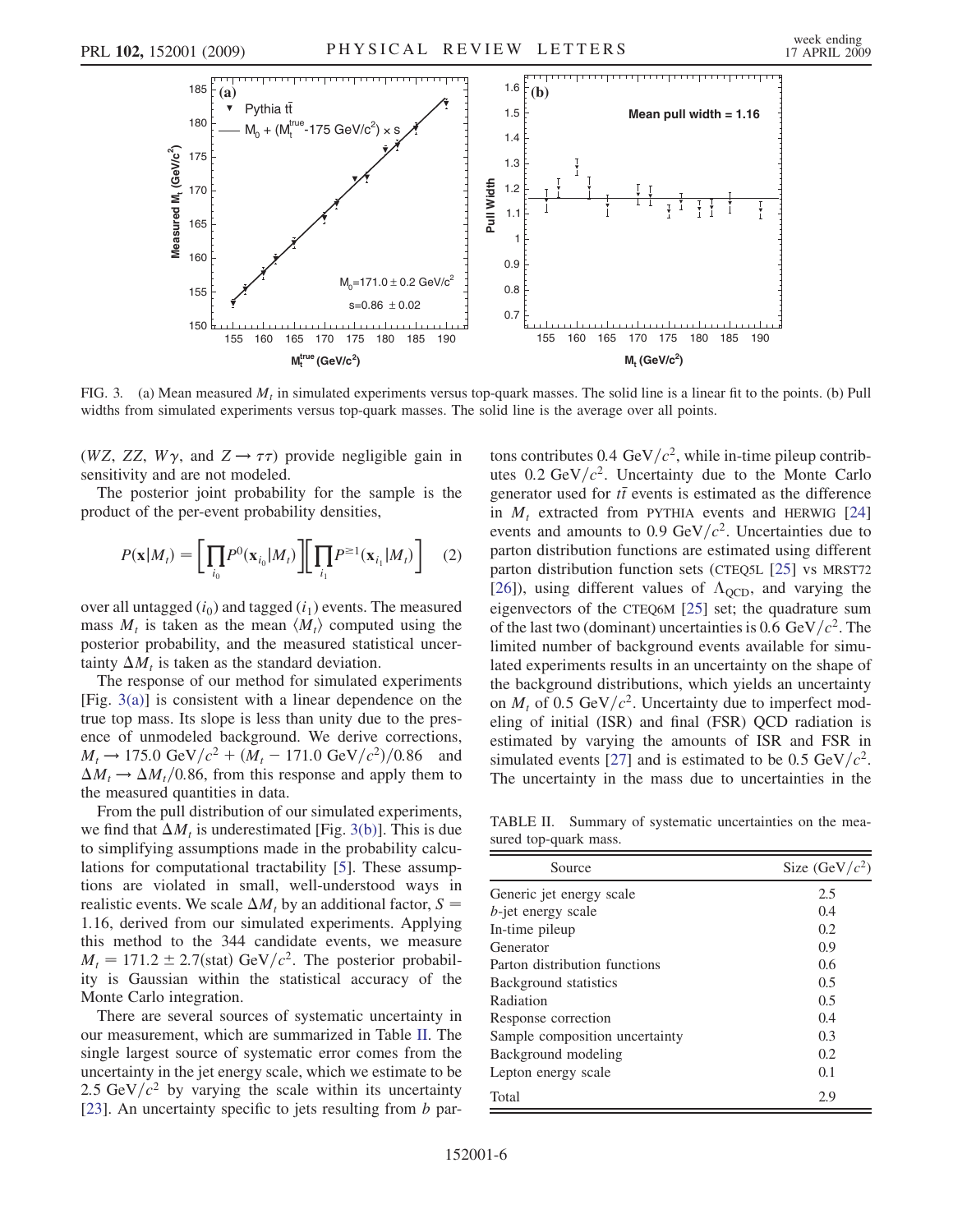<span id="page-6-0"></span>response correction is evaluated by varying the response within the uncertainties shown in Fig.  $3(a)$  and is 0.4 GeV/ $c^2$ . The contribution from uncertainties in background composition is estimated by varying the background normalizations from Table [I](#page-4-0) within their uncertainties and amounts to 0.3 GeV/ $c^2$ . We estimate the uncertainty coming from modeling of the missing tranverse energy in  $Z/\gamma^*$  events and the uncertainty in the data-derived model of misidentified leptons to be 0.2 GeV/ $c^2$ . The uncertainty in the lepton energy scale contributes an uncertainty of 0.1 GeV/ $c^2$  to our measurement. Adding in quadrature yields a total systematic uncertainty of 2.9 GeV/ $c^2$ .

In summary, we have presented a new measurement of the top-quark mass in the dilepton channel. We have applied the technique of neuroevolution, for the first time in particle physics, to devise an event selection criterion which optimizes statistical precision. We measure  $M_t =$ 171.2  $\pm$  2.7(stat)  $\pm$  2.9(syst) GeV/ $c^2$ . This is the single<br>most precise measurement of M in this channel to date most precise measurement of  $M_t$  in this channel to date, is in good agreement with measurements in other channels [28,29], and represents a  $\sim$  30% improvement in statistical precision over the previously published measurements in this channel [6,30,31].

We thank the Fermilab staff and the technical staffs of the participating institutions for their vital contributions. This work was supported by the U.S. Department of Energy and National Science Foundation; the Italian Istituto Nazionale di Fisica Nucleare; the Ministry of Education, Culture, Sports, Science and Technology of Japan; the Natural Sciences and Engineering Research Council of Canada; the National Science Council of the Republic of China; the Swiss National Science Foundation; the A. P. Sloan Foundation; the Bundesministerium für Bildung und Forschung, Germany; the Korean Science and Engineering Foundation and the Korean Research Foundation; the Science and Technology Facilities Council and the Royal Society, UK; the Institut National de Physique Nucleaire et Physique des Particules/CNRS; the Russian Foundation for Basic Research; the Ministerio de Educación y Ciencia and Programa Consolider-Ingenio 2010, Spain; the Slovak R&D Agency; and the Academy of Finland.

a Deceased.

- bWith visitors from Universiteit Antwerpen, B-2610 Antwerp, Belgium.
- c With visitors from Chinese Academy of Sciences, Beijing 100864, China.
- d With visitors from University of Bristol, Bristol BS8 1TL, United Kingdom.
- e With visitors from University of California Irvine, Irvine, California 92697, USA.

f With visitors from University of California Santa Cruz, Santa Cruz, California 95064, USA.

- g With visitors from Cornell University, Ithaca, New York 14853, USA.
- hWith visitors from University of Cyprus, Nicosia CY-1678, Cyprus.
- i With visitors from University College Dublin, Dublin 4, Ireland.
- j With visitors from University of Edinburgh, Edinburgh EH9 3JZ, United Kingdom.
- k With visitors from Universidad Iberoamericana, Mexico Distrito Federal, Mexico.
- l With visitors from University of Manchester, Manchester M13 9PL, England.
- mWith visitors from Nagasaki Institute of Applied Science, Nagasaki, Japan.
- <sup>n</sup>With visitors from University de Oviedo, E-33007 Oviedo, Spain.
- <sup>o</sup>With visitors from Queen Mary, University of London, London, E1 4NS, England.
- <sup>p</sup>With visitors from Texas Tech University, Lubbock, Texas 79409, USA.
- <sup>q</sup>With visitors from IFIC (CSIC-Universitat de Valencia), 46071 Valencia, Spain.

r With visitors from Royal Society of Edinburgh/Scottish Executive Support Research Fellow.

s With visitors from Istituto Nazionale di Fisica Nucleare, Sezione di Cagliari, 09042 Monserrato (Cagliari), Italy. t With visitors from Informatics Institute, University of Amsterdam, Amsterdam, The Netherlands.

- [1] LEP Collaboration, LEP Electroweak Working group, SLD Electroweak and Heavy Flavor Groups (LEP), CERN Report No. CERN-PH-EP/2007-039, 2007.
- [2] S. Heinemeyer et al., J. High Energy Phys. 09 (2003) 075.
- [3] G. L. Kane and S. Mrenna, Phys. Rev. Lett. **77**, 3502 (1996).
- [4] A. Abulencia et al. (CDF Collaboration), Phys. Rev. Lett. 96, 152002 (2006).
- [5] A. Abulencia et al. (CDF Collaboration), Phys. Rev. D 74, 032009 (2006).
- [6] A. Abulencia et al. (CDF Collaboration), Phys. Rev. D 75, 031105 (2007).
- [7] D. Acosta et al. (CDF Collaboration), Phys. Rev. Lett. 93, 142001 (2004).
- [8] X. Yao, Proc. IEEE 87, 1423 (1999).
- [9] D. Acosta et al. (CDF Collaboration), Phys. Rev. D 71, 032001 (2005).
- [10] A. Abulencia et al. (CDF Collaboration), J. Phys. G 34, 2457 (2007).
- [11] CDF uses a cylindrical coordinate system with the  $z$  axis along the proton beam axis. Pseudorapidity is  $\eta \equiv$  $-\ln(\tan\theta/2), \theta (\phi)$  is the polar (azimuthal) angle relative to the z axis, while  $p_T = |p| \sin \theta$ ,  $E_T = E \sin \theta$ .
- [12] F. Abe et al. (CDF Collaboration), Phys. Rev. D 45, 1448 (1992).
- [13] Missing transverse energy  $\mathbf{\vec{E}}_T = \begin{bmatrix} -\sum_i E_T^i \vec{n}_i \end{bmatrix}$ , where  $E_T^i$  is the transverse energy in calorimeter tower *i*, and  $\vec{n}_i$  is the unit transverse vector from the beam line to tower i.